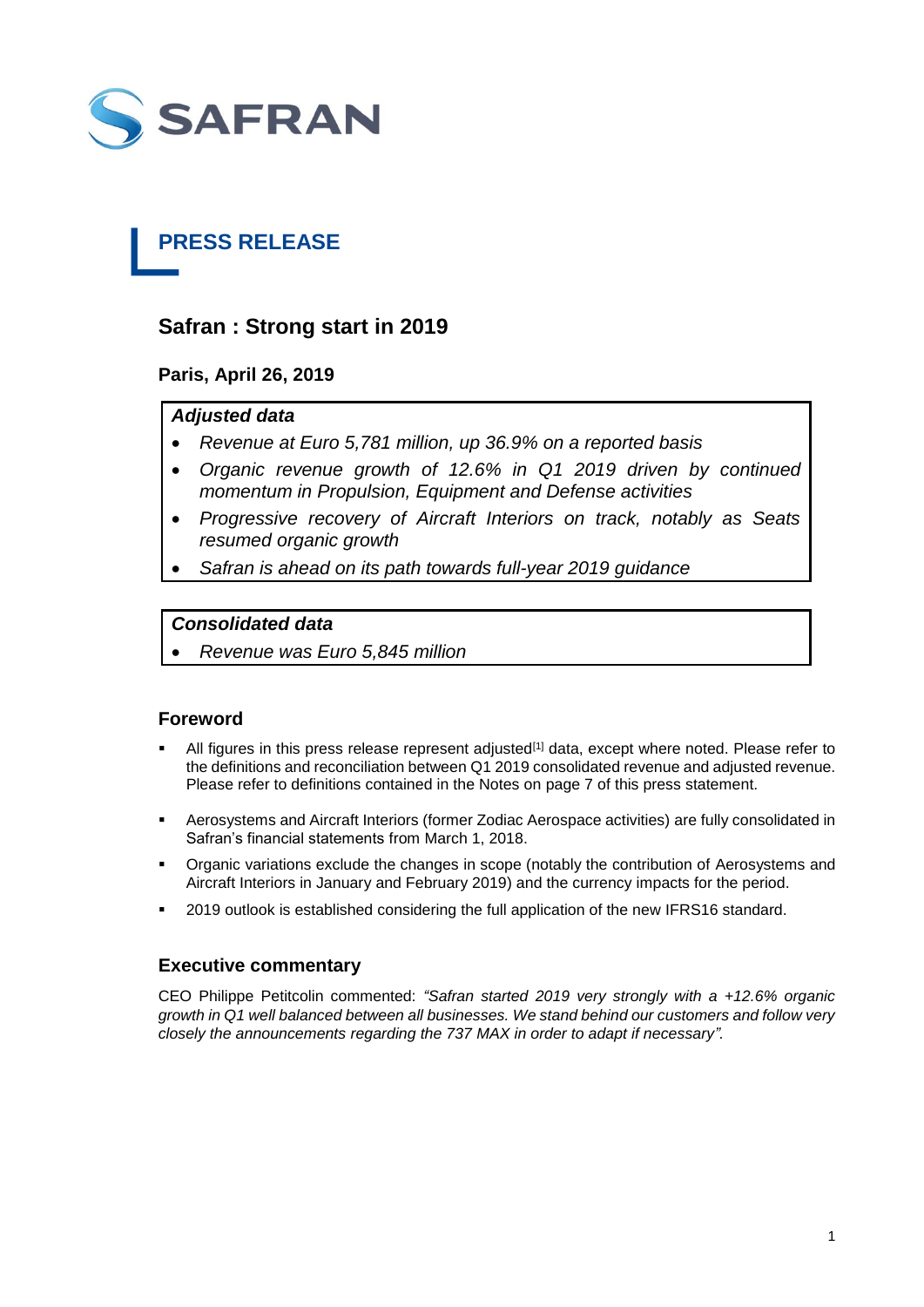

# **Key figures for Q1 2019**

- **Adjusted revenue in Q1 2019 was Euro 5,781 million compared with Euro 4,222 million in Q1 2018**, an increase of 36.9% on a reported basis which included a positive scope impact of Euro 802 million and a positive currency impact of Euro 223 million.
- **Adjusted revenue grew 12.6% organically**, thanks to a strong momentum in Propulsion, Equipment and Defense activities.
- **Q1 2019 civil aftermarket[2] increased 10.2%** in USD terms driven notably by spare parts sales for second generation CFM56 engines.
- **Safran is ahead on its path towards full-year 2019 guidance:**
	- o The organic performance of the Group is trending above full-year guidance for the first months of 2019;
	- $\circ$  The impacts in 2019 of the 737 Max situation are closely monitored: Safran will adjust its production plan if necessary.

# **Key business highlights for Q1 2019**

### **Narrowbody engines deliveries**

Combined deliveries of CFM engines (LEAP and CFM56) increased by 15.9% to 577 units in Q1 2019 from 498 units in Q1 2018.

### **LEAP program**

424 LEAP engines were delivered in Q1 2019 compared with 186 units in the year ago period. Regarding the adjustments to the 737 MAX production system announced by Boeing, CFM has maintained the production rate for the LEAP-1B at this point and will undertake temporary adiustments if necessary.

# **CFM56 program**

CFM56 deliveries reached 153 units in Q1 2019 compared with 312 in Q1 2018, reflecting the planned production ramp down.

# **Helicopter turbines**

Safran and CHC Helicopter signed a four-year MRO contract to support Arriel engines.

### **Carbon brakes**

Safran signed several carbon brakes contracts, notably with Air India for 27 A320neo and Westjet for 10 Boeing 787.

# **Aircraft Interiors**

In Cabin, Safran recorded several new contracts and was selected notably by:

- A major Asian airline to provide galleys for its future Boeing 777-9
- A European and a Middle East airlines to provide galleys for their A330
- A major European airline to retrofit its fleet of Airbus single-aisle aircraft with Ecos bins (Safran latest generation of bins)

Seats also logged orders with airlines including:

- The selection by a major Asian airline to provide Business class, Premium Economy class and Economy class seats for a 787 linefit order
- The selection by Air France to provide Business class for a 777 retrofit project
- The selection by Corsair to provide Premium Economy class and Economy class seats for an A330 linefit order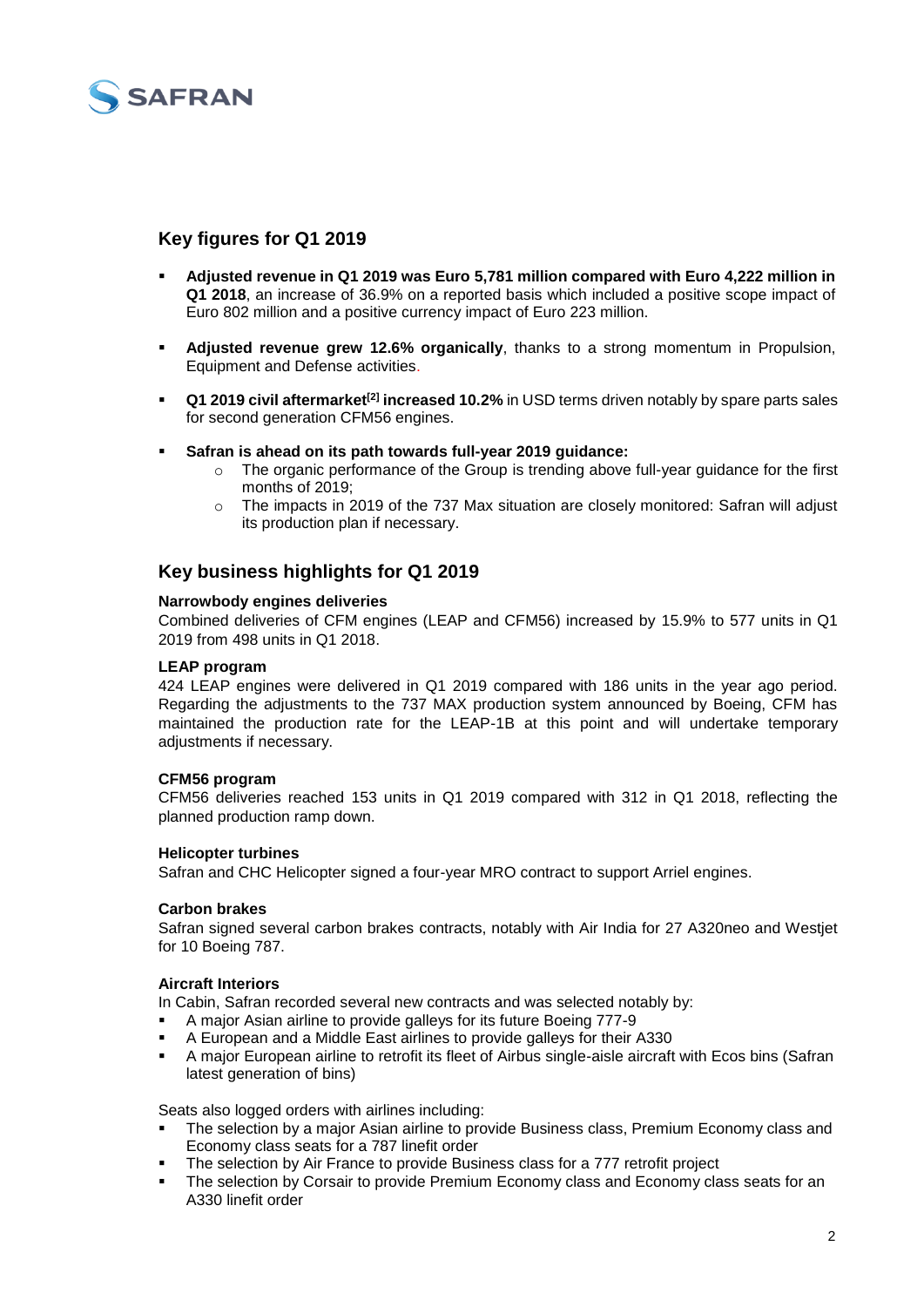

### **Defense**

Safran won the fifth contract in a row for European Southern Observatory's Extremely Large Telescope.

# **First-quarter 2019 revenue**

Q1 2019 revenue amounted to Euro 5,781 million compared with Euro 4,222 million in the year ago period. This represents an increase of 36.9%, or Euro 1,559 million.

Changes in scope had a contribution of Euro 802 million, of which Euro 781 million related to the acquisition of Aerosystems and Aircraft Interiors, and Euro 21 million related to the acquisition of the ElectroMechanical Systems activities of Collins Aerospace.

The net impact of currency variations amounted to Euro 223 million, mainly reflecting a positive translation effect on non-Euro revenues from the USD (the average EUR/USD spot rate was 1.14 in Q1 2019, compared with 1.23 in Q1 2018).

| Revenue (€M)                        | Q1 2018 | Q1 2019 | Organic<br>growth | Impact of<br>changes in<br>scope | Currency<br>impact | Reported<br>growth |
|-------------------------------------|---------|---------|-------------------|----------------------------------|--------------------|--------------------|
| Propulsion                          | 2,286   | 2,735   | 14.8%             |                                  | 4.8%               | 19.6%              |
| Aircraft Equipment                  | 1.263   | 1.458   | 9.2%              |                                  | 6.2%               | 15.4%              |
| Defense                             | 298     | 360     | 11.1%             | 7.0%                             | 2.7%               | 20.8%              |
| Aerosystems and Aircraft Interiors* | 369     | 1,225   | 13.3%             | ns                               | ns                 | ns                 |
| Of which Aerosystems                | na      | 587     | na                | na                               | na                 | na                 |
| Of which Aircraft Interiors         | na      | 638     | na                | na                               | na                 | na                 |
| <b>Holding &amp; Others</b>         | 6       | 3       | na                | na                               | na                 | na                 |
| Safran                              | 4,222   | 5,781   | 12.6%             | 19.0%                            | 5.3%               | 36.9%              |

On an organic basis, revenue increased 12.6%, as all activities contributed positively.

*\*Former Zodiac Aerospace activities*

# **Currency hedges**

Safran's hedging portfolio totalled USD 27.4 billion at April 12, 2019. The Group net exposure is estimated at USD 9.4 billion in 2019 and should reach USD 10.0 billion in 2022 due to the growth outlook for the businesses with USD denominated revenue.

2019: the net exposure of USD 9.4 billion is now fully hedged at a targeted hedge rate of USD 1.18 (unchanged)

2020: the firm coverage of the estimated net exposure increased to USD 6.5 billion (compared with USD 6.0 billion in February 2019). No change in the range of the targeted hedge rate of USD 1.16 to USD 1.18.

2021: the firm coverage of the estimated net exposure amounted to USD 8.0 billion (unchanged). No change in the range of the targeted hedge rate of USD 1.15 to USD 1.18.

2022: the Group increased the coverage of the net exposure to USD 3.5 billion (compared with USD 2.5 billion in February 2019). No change in the range of the targeted hedge rate of USD 1.15 to USD 1.18.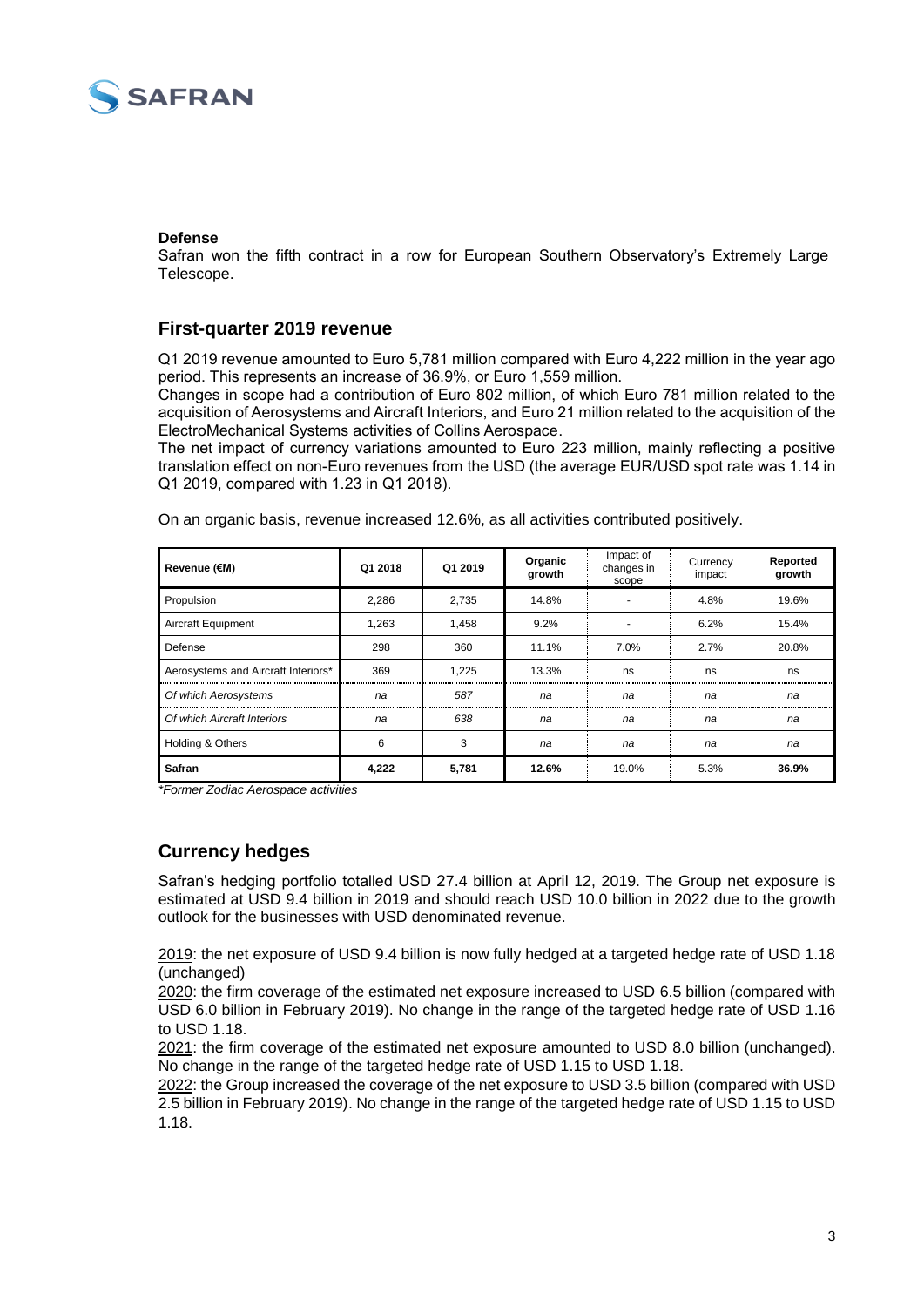

# **Update on the share buyback program**

In May 2017, Safran announced its intention to implement a Euro 2.3 billion ordinary share buyback program to run over the two years following the completion of the tender offer for Zodiac Aerospace shares.

At December 31, 2018, Safran had already purchased 11.4 million shares for a total of Euro 1.22 billion. Following up on the decision of the Board of Directors, these 11.4 million treasury shares were cancelled on December 17, 2018.

On January 10, 2019, Safran entered into an agreement with an investment service provider for a follow-on repurchase tranche. Safran will acquire up to Euro 600 million worth of ordinary shares no later than May 10, 2019. The unit price may not exceed the maximum of Euro 140 per share set by the November 27, 2018 shareholders' meeting. From January 10, 2019 to April 24, 2019, Safran repurchased a total amount of Euro 342 million worth of shares.

# **Ahead on its path towards full-year 2019 guidance**

Safran is ahead on its path towards full-year 2019 guidance:

- The organic performance of the Group is trending above full-year guidance for the first months of 2019;
- The impacts in 2019 of the 737 MAX situation are closely monitored: Safran will adjust its production plan if necessary.

The outlook is based on assumptions which are globally unchanged compared with the FY 2018 earnings announcements on February 26, 2019. The assumption related to the negative impact coming from the CFM56-LEAP transition on Propulsion adjusted recurring operating income will be adjusted in due time to take into account the latest developments of the 737 MAX and the overall demand for spare engines.

# **Business commentary for Q1 2019**

# **Aerospace Propulsion**

Q1 2019 revenue was Euro 2,735 million, up 19.6% compared to Euro 2,286 million in the year-ago period. On an organic basis, revenue increased 14.8%, driven by narrowbody engines and military OE, as well as by continuing momentum in services.

OE revenue was up 19.6% (or 14.8% organically) in Q1 2019. The total number of narrowbody engines deliveries increased 15.9% from 498 to 577 engines, driven by LEAP production ramp up. LEAP shipments grew to 424 engines in Q1 2019 from 186 in Q1 2018, while CFM56 volumes ramped down to 153 engines in Q1 2019 from 312 in Q1 2018. M88 engines deliveries reached 8 units in Q1 2019 compared with 3 units in Q1 2018. Helicopter turbines OE sales also contributed to growth thanks to higher volumes.

Service revenue was up 19.7% in Euro terms (or 14.9% organically) and represented a 58.5% share of Q1 2019 sales. Organic growth was driven by civil aftermarket activities, helicopter turbines services and military support activities.

Civil aftermarket grew 10.2% (in USD terms) in Q1 2019, due to the continued strength of spare parts sales for second generation CFM56 engines.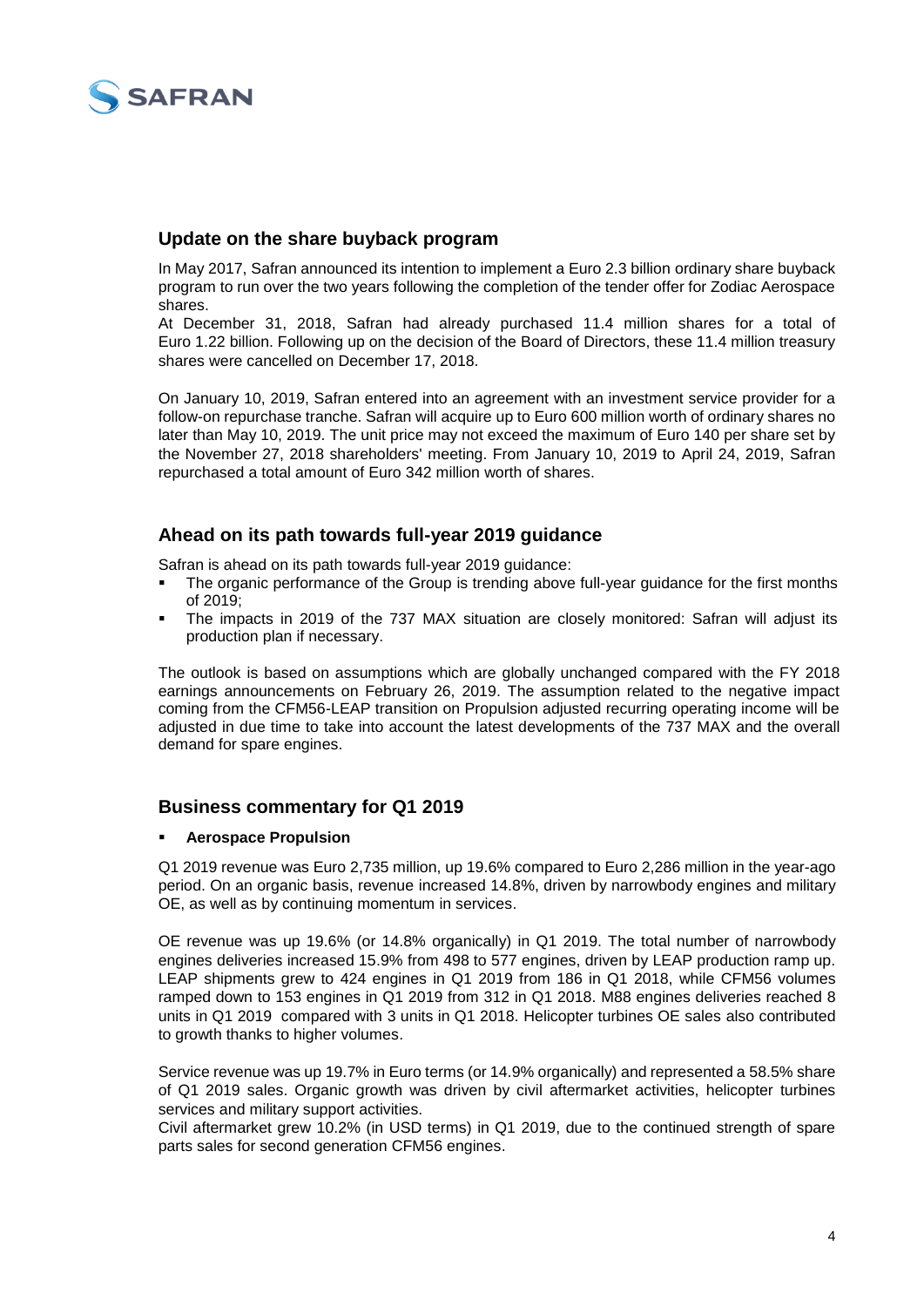

### **Aircraft Equipment**

Q1 2019 revenue amounted to Euro 1,458 million compared to Euro 1,263 million in the year-ago period. On an organic basis, revenue was up 9.2%.

OE revenue grew 14.9% (8.4% organically) in Q1 2019, mainly driven by rising volumes of nacelles. Deliveries of nacelles for LEAP-1A powered A320neo ramped up to reach 120 units in Q1 2019 (66 units in Q1 2018). A330neo nacelles amounted to 24 units in Q1 2019 as shipments began in Q3 2018. Higher sales of equipment (landing gear and wiring) for 787 and A350 also contributed to OE growth. The planned reduction in assembly rate of A380 was a headwind: 4 nacelles were delivered in Q1 2019 compared with 16 in the year-ago period.

Service revenue was up 16.5% (10.9% organically), driven by the growing contribution of carbon brakes and MRO activities for landing gear, as well as the continuing momentum in nacelles support activities.

### **Defense**

Q1 2019 revenue was Euro 360 million, up 20.8% compared to Euro 298 million in the previous year. On an organic basis, revenue increased by 11.1%.

Growth in military sales was driven by increases in sighting systems and in portable optronics. Avionics revenue was also up thanks to electronics (FADEC for LEAP) and support activities.

### **Aerosystems and Aircraft Interiors (former Zodiac Aerospace activities that are consolidated since March 1st, 2018)**

Revenue of Aerosystems and Aircraft Interiors was Euro 1,225 million compared with Euro 369 million in Q1 2018, including a two-month positive impact of change in scope of Euro 781 million.

Organic growth, at 13.3%, was not fully representative of the expected annual trends: it reflected the strong increase in activity, notably of Aircraft Interiors, over a one-month period (that is in March 2019 compared with March 2018). Safran confirms that 2019 should be a transition year for Aircraft Interiors sales as time is required to translate orders into stronger growth.

**Aerosystems** recorded revenue of Euro 587 million in Q1 2019. Compared with previous year quarterly performance, organic growth was driven by Fuel and Control systems, Safety systems as well as by the good momentum in Connected Cabin sales.

**Aircraft Interiors** recorded revenue of Euro 638 million in the quarter. Compared with the previous year quarterly performance, Cabin grew slightly, while Seats resumed organic growth driven by the progressive recovery in sales of business class seats.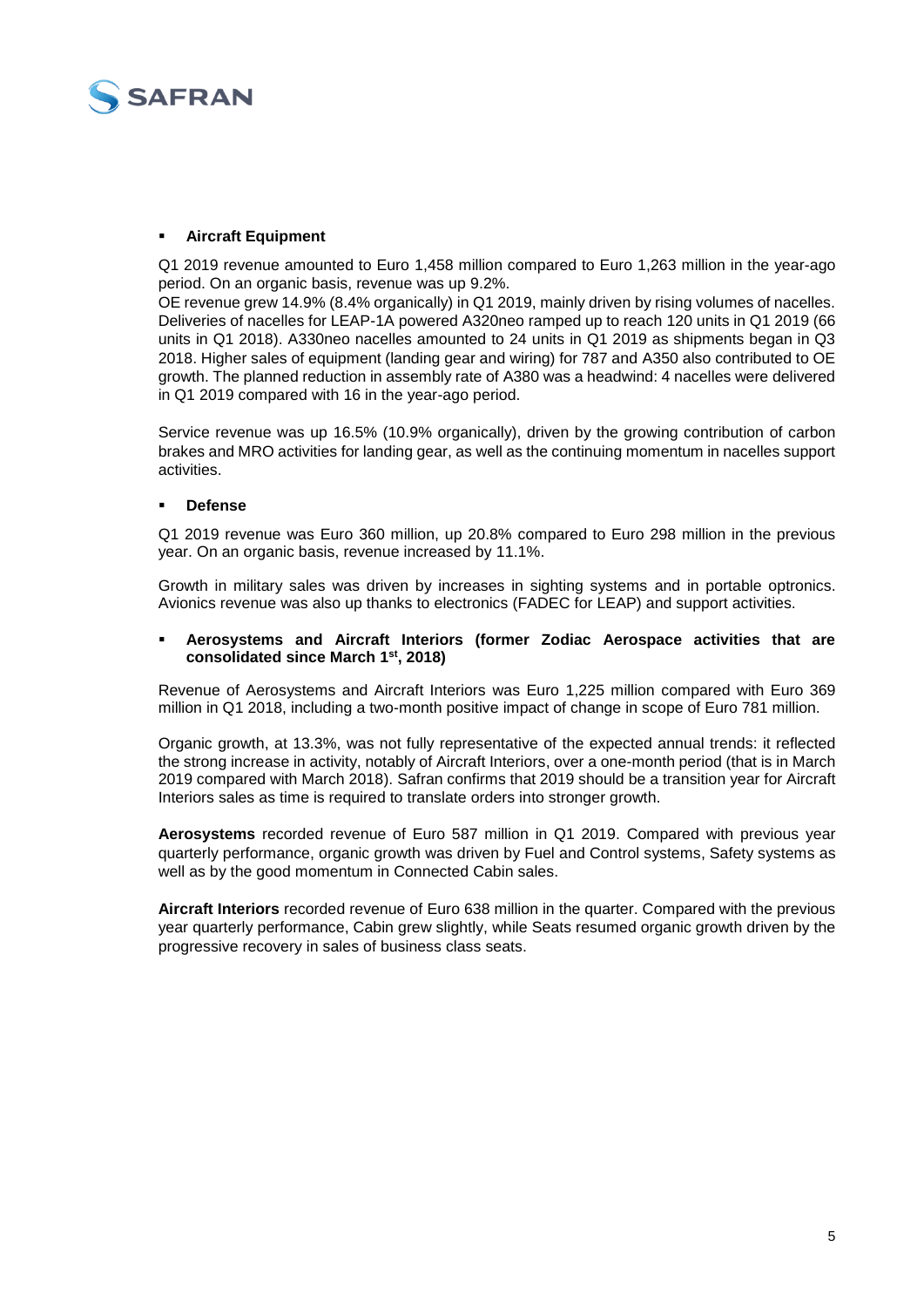

# **Agenda**

Annual general meeting May 23, 2019 H1 2019 earnings September 5, 2019 Q3 2019 revenue October 31, 2019

**\* \* \* \* \*** 

Safran will host today a conference call open to analysts, investors and media at 8:00 am CET which can be accessed at +33 (0)1 72 72 74 03 (France), +44 (0) 207 194 3759 (UK) and +1 646 722 4916 (US) (access code for all countries : 28269020#).

A replay will be available until July 25, 2019 at +33 1 70 71 01 60, +44 203 364 5147 and +1 646 722 4969 (access code for all countries : 418839630#).

The press release, presentation and consolidated financial statements are available on the website at [www.safran-group.com.](http://www.safran-group.com/)

**\* \* \* \* \*** 

# **Key figures**

**The data shown for Q1 2018 include 1 month of activity for Aerosystems and Aircraft Interiors (former Zodiac Aerospace activities).**

| Segment breakdown of adjusted revenue<br>(In Euro million) | Q1 2018 | Q1 2019 | % change | % change<br>organic |  |
|------------------------------------------------------------|---------|---------|----------|---------------------|--|
| Aerospace Propulsion                                       | 2,286   | 2,735   | 19.6%    | 14.8%               |  |
| Aircraft Equipment                                         | 1.263   | 1.458   | 15.4%    | 9.2%                |  |
| Defense                                                    | 298     | 360     | 20.8%    | 11.1%               |  |
| Aerosystems and Aircraft Interiors                         | 369     | 1.225   | x3.3     | 13.3%               |  |
| Of which Aerosystems                                       | na      | 587     | na       | na                  |  |
| Of which Aircraft Interiors                                | na      | 638     | na       | na                  |  |
| Holding & Others                                           | 6       | 3       | na       | na                  |  |
| <b>Total Group</b>                                         | 4.222   | 5.781   | 36.9%    | 12.6%               |  |

| Euro/USD rate             | <b>412018</b> | <b>01 2019</b> |
|---------------------------|---------------|----------------|
| Average spot rate         | 1.23          | 1 14           |
| Spot rate (end of period) | 1.23          | 1 1 2          |
| Hedged rate               | 1 1 8         | 1.18           |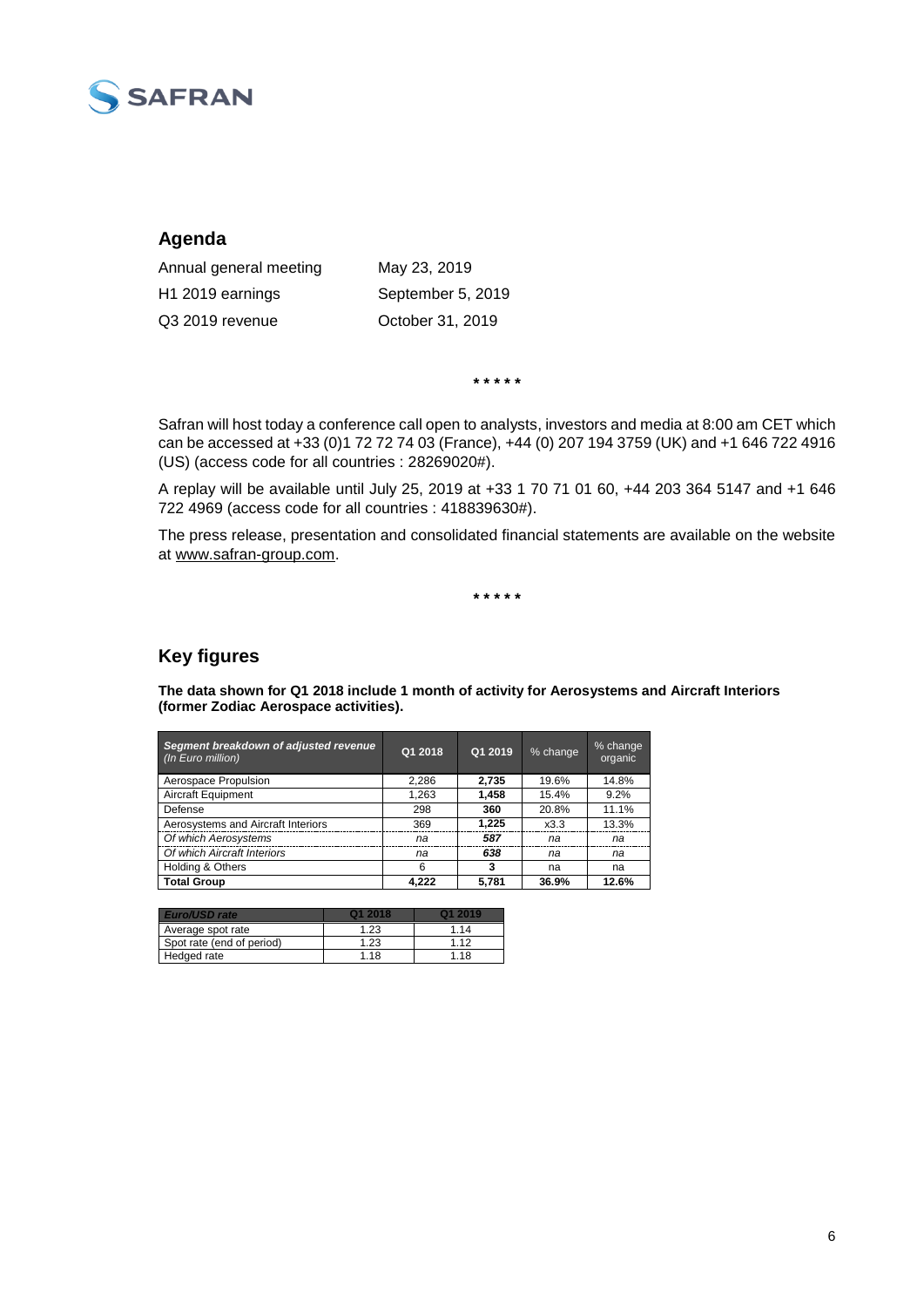

# **Notes**

### **[1] Adjusted revenue**

To reflect the Group's actual economic performance and enable it to be monitored and benchmarked against competitors, Safran prepares an adjusted revenue.

Safran's consolidated revenue has been adjusted for the impact of:

- the mark-to-market of foreign currency derivatives, in order to better reflect the economic substance of the Group's overall foreign currency risk hedging strategy:
	- revenue net of purchases denominated in foreign currencies is measured using the effective hedged rate, i.e., including the costs of the hedging strategy,

First-quarter 2019 reconciliation between consolidated revenue and adjusted revenue:

| Q1 2019           |         | Hedge accounting                                |                                             | <b>Business combinations</b>                     |                                                 |                     |
|-------------------|---------|-------------------------------------------------|---------------------------------------------|--------------------------------------------------|-------------------------------------------------|---------------------|
|                   | revenue | <b>Consolidated</b> Remeasurement<br>of revenue | Deferred<br>hedging gain<br>$(\text{loss})$ | Amortization<br>intangible<br>assets -<br>Sagem- | PPA impacts -<br>other business<br>combinations | Adjusted<br>revenue |
| (In Euro million) |         |                                                 |                                             | Snecma                                           |                                                 |                     |
| Revenue           | 5,845   | (64)                                            |                                             |                                                  | -                                               | 5,781               |

#### **[2] Civil aftermarket** (expressed in USD)

This non-accounting indicator (non-audited) comprises spares and MRO (Maintenance, Repair & Overhaul) revenue for all civil aircraft engines for Safran Aircraft Engines and its subsidiaries and reflects the Group's performance in civil aircraft engines aftermarket compared to the market.